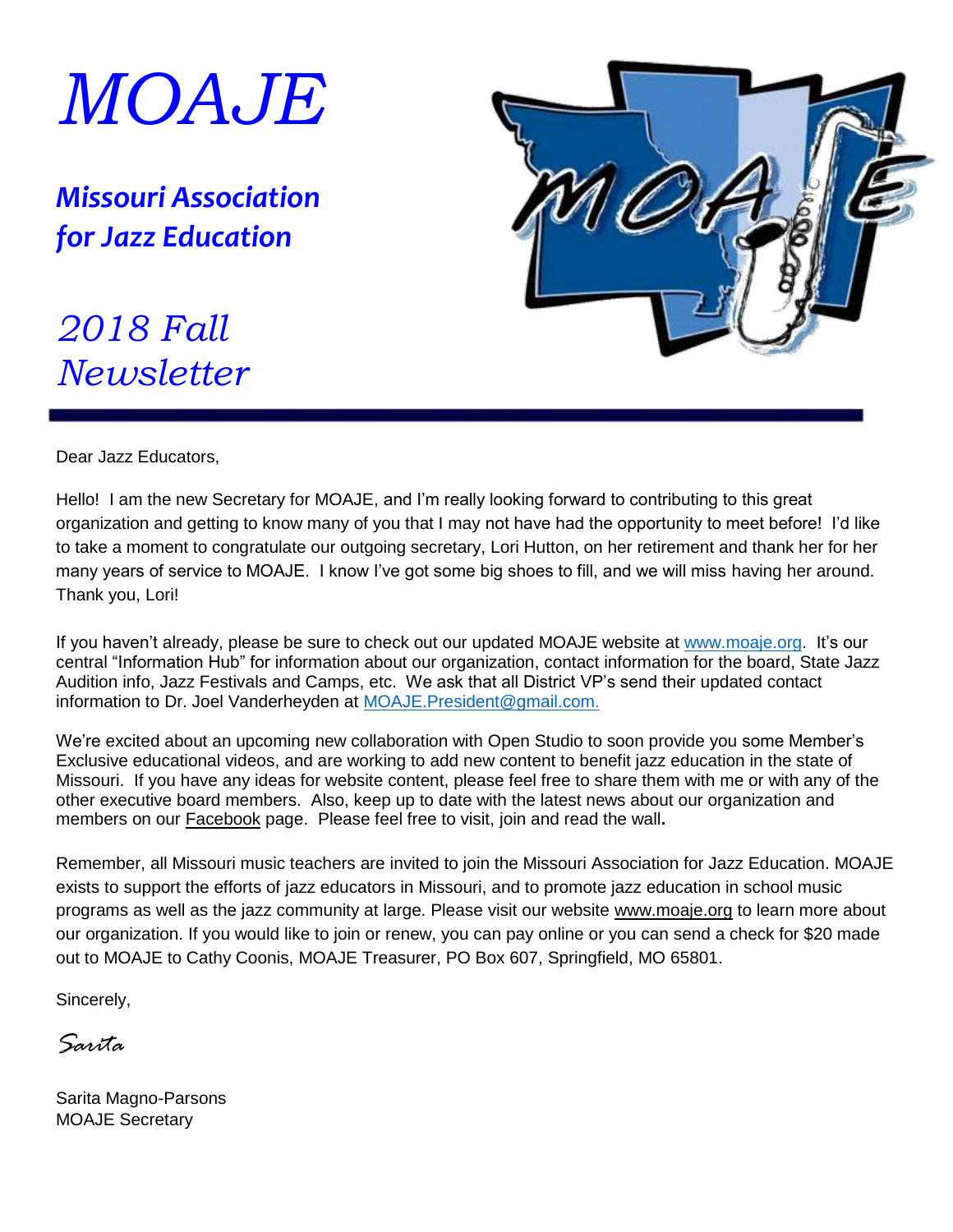### *In this Issue…*



**From the MOAJE President… 2019 All State Jazz Band Clinician 2019 MMEA Jazz Performances 2019 MMEA Jazz Clinics Leon Bradley Memorial Grant MOAJE Outstanding Jazz Educator Award 10th Annual JEN Conference MOAJE Corporate Sponsors**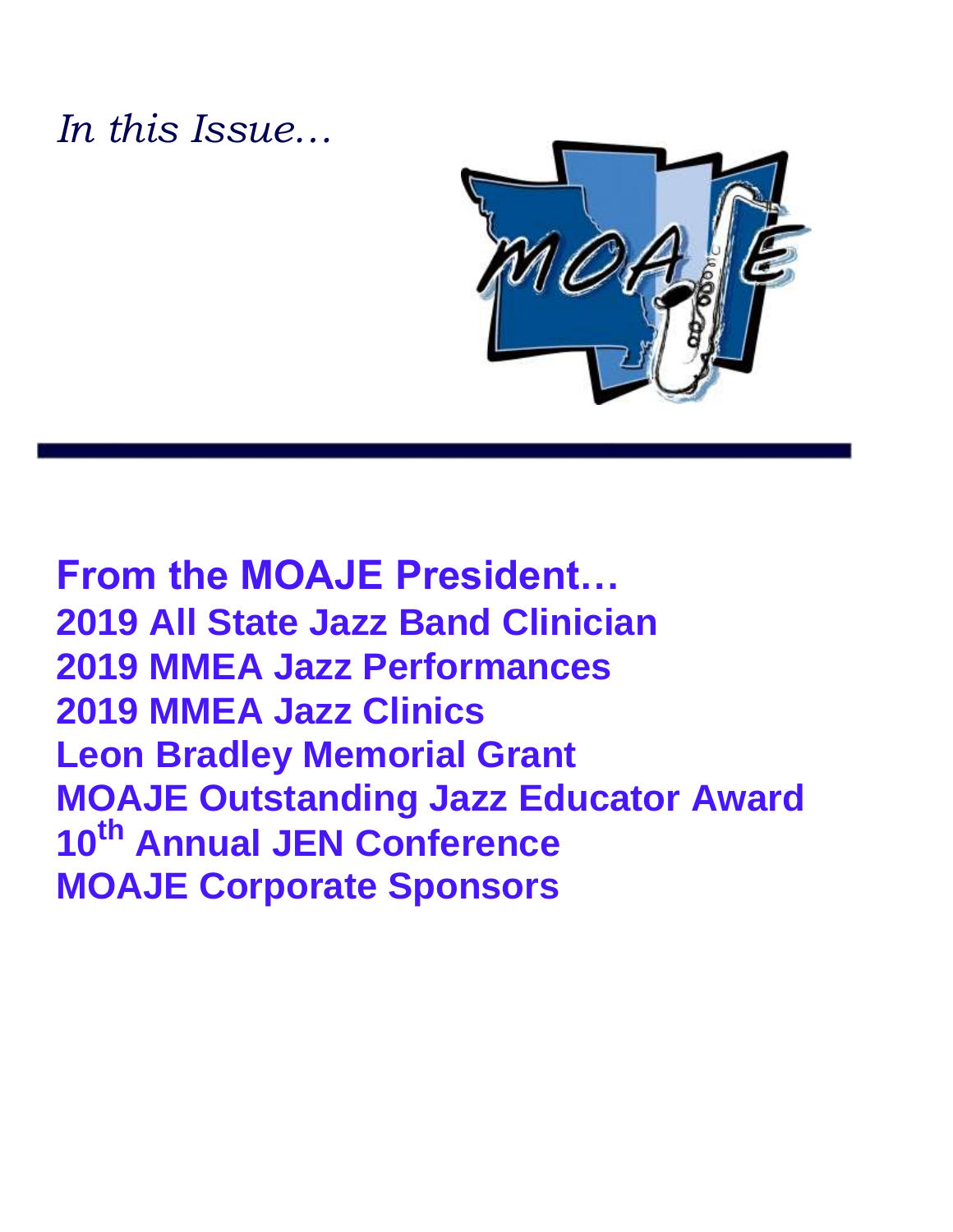# From the MOAJE President….. Dr. Joel Vanderheyden

Hello Missouri Jazz Community!

It is my pleasure to bring you holiday greetings as I eagerly anticipate spending some time with my biological family…before heading to MMEA to see my music family! We have an absolutely stellar lineup for jazz this year. First off, Andy Ament from Jazz St. Louis will be giving a clinic called "Making Jazz Inclusive for Young Women" that I would like everyone to attend. This is an issue that we all need to address actively and diligently, and I think some great discussion (and action!) will be generated from this presentation.

Immediately following Andy's clinic will be our MOAJE business meeting, which will then be followed by the "Meet the All-State Conductor" session with Darcy James Argue. Darcy is best known for his work with his modern jazz ensemble, Secret Society. He has been nominated for multiple GRAMMY awards and was named a Guggenheim Fellow in Music Composition. He is easily one of the freshest, most innovative voices in jazz composition today, and I am beyond ecstatic that our students have this opportunity to work with him! Be sure to get a good seat for their performance on Saturday afternoon!



We are also fortunate to have one of my former teachers from the University of Iowa, James Dreier presenting a clinic on Latin Jazz, which touches on some topics in his brand new book, The Latin Jazz Guide. I own a copy and it is an excellent resource. As a graduate student at Iowa, I performed in Jim's Latin Jazz Ensemble, and learned an extraordinary amount about the music that I was previously clueless about. It is sure to be an excellent session.

The GRAMMY award-winning New York Voices will be kicking off the conference at the end of the First General Session, and providing a masterclass as well. I had an opportunity several years ago as a student teacher to sit in on one of their rehearsals, and it totally blew me away. Darmon Meader, in particular, who swings just as hard on the saxophone as he does with his voice, was an inspiration to watch. It made me want to take voice lessons (and some more saxophone lessons too, for that matter).

We will have opportunities for you all to join in the fun on your instruments as well, as I will be hosting the Jam Session Wednesday evening at 10pm in JB's Boathouse (formerly the Black Bear Lounge). The big band reading session will be held Thursday evening at 10:30pm in Salon C, hosted by Chris Becker. Please bring your horns/axes and join in!

As this is my last conference as the MOAJE President, I want to say an extra special thank you to our officers, Grant Maledy, John Evans, Cathy Coonis, Sarita Magno-Parsons, Dave Dickey, and MMEA Jazz VP, Chris Miller, for all the outstanding work they do to support this organization and all the young jazz musicians across the state. It is a pleasure to work alongside them to advocate for this music that we all love so much! Please remember to nominate candidates for our soon-to-be vacant Vice President position. We will be voting on that position in the spring. Also, please be sure to nominate deserving recipients for our Outstanding Jazz Educator award and the Leon Bradley Memorial Grant award. Visit [www.moaje.org](http://www.moaje.org/) for more information. Thanks everyone!

Best, Joel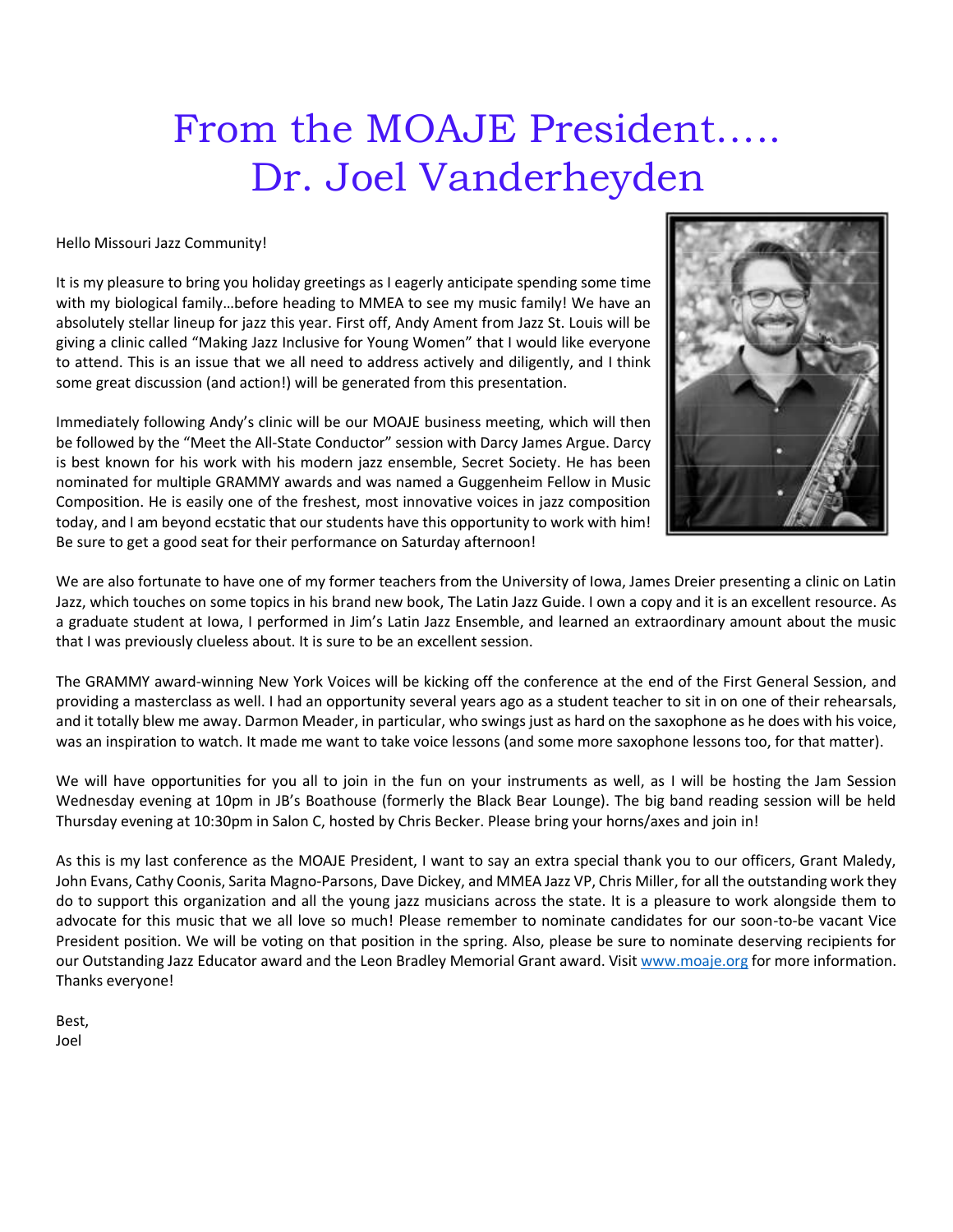## **2019 All State Jazz Band Clinician**

### *Darcy James Argue*



A Vancouver-born, Brooklyn-based composer and bandleader, Darcy James Argue has toured nationally and internationally with his 18-piece ensemble, Secret Society, garnering countless awards and nominations and reimagining what a 21st-century big band can sound like. Argue made his mark with his critically acclaimed 2009 debut Infernal Machines. 2013 saw the release of Brooklyn Babylon, which, like Infernal Machines before it, earned the group nominations for both GRAMMY and JUNO Awards. His most recent recording, Real Enemies, released in the fall of 2016, has been praised as "wildly discursive, twitchily allusive, a work of furious ambition... deeply in tune with our present moment" by The New York Times.

In addition to his work with Secret Society, Argue has toured Australia and New Zealand leading the Jazzgroove Mothership Orchestra, and was featured in the Orquestra Jazz de Matosinhos' inaugural international Jazz Composers Forum. He has led performances of his music by the WDR Big Band, the Danish Radio Big Band, the Frankfurt Radio Bigband, the Cologne Contemporary Jazz Orchestra, the Big Band Palácio das Artes, and the West Point Jazz Knights. Argue has composed works for chamber duo and string quartet, art songs for Newspeak, and created arrangements for the Atlanta Symphony Orchestra. He has conducted residencies and workshops at the University of North Texas, McGill University, the Royal Conservatory of The Hague, Cornish College, Western Connecticut State University, and with the Western Australian Jazz Youth Orchestra, among others. In 2012, he was composer-in-residence for Missouri State University's annual Composition Festival.

In 2015, Argue was awarded a Guggenheim Fellowship in Music Composition and a Doris Duke Artist Award. He has received commissions from the Fromm Music Foundation, the Jazz Gallery, the Manhattan New Music Project, the Jerome Foundation, and BAM, as well as ensembles including the Danish Radio Big Band, the Hard Rubber Orchestra, the West Point Jazz Knights, and the Orquestra Jazz de Matosinhos. He is the recipient of grants and fellowships from the New York Foundation for the Arts, New Music USA, the Aaron Copland Fund for Music, Composers Now, the Mid Atlantic Arts Foundation, the Canada Council for the Arts, and the MacDowell Colony.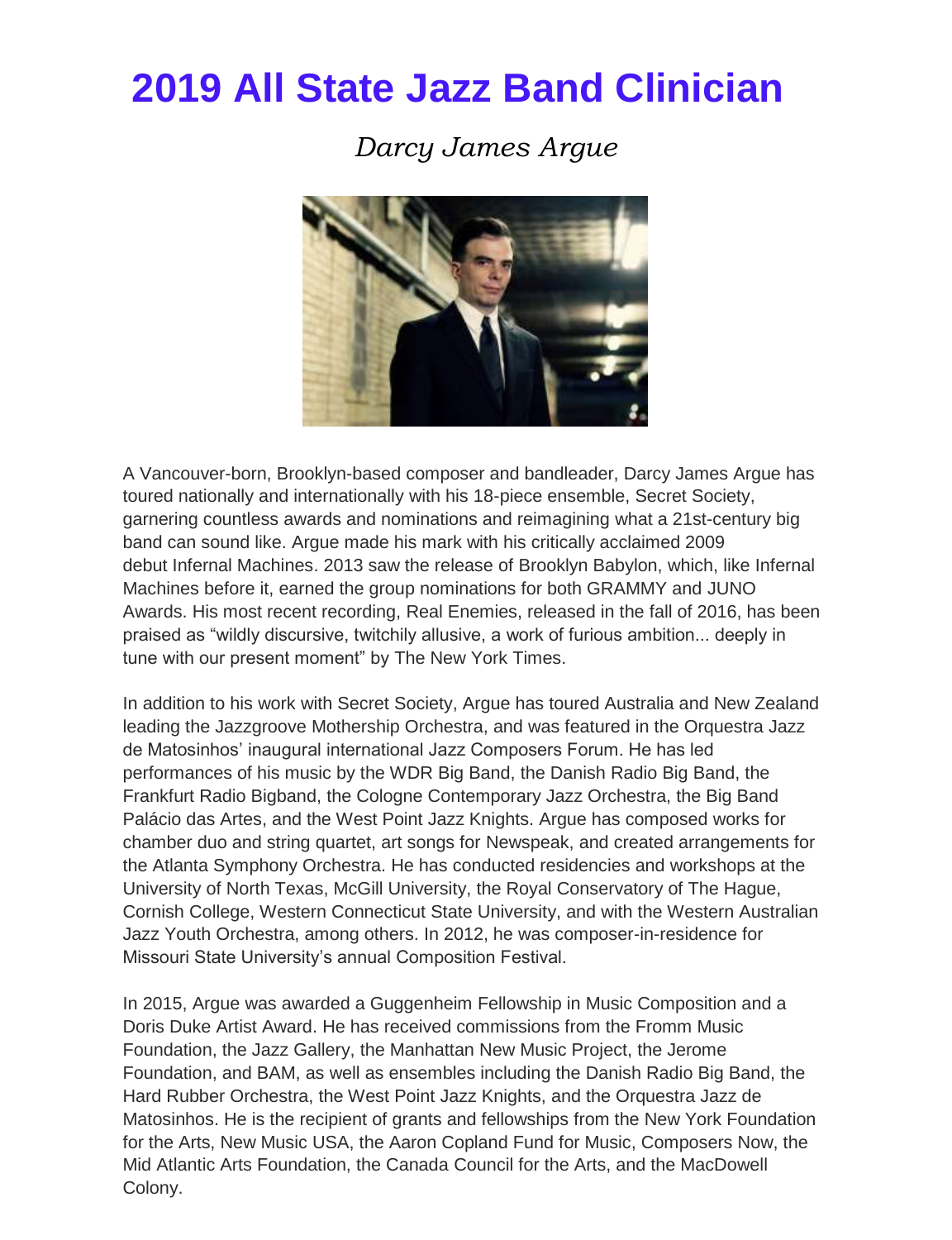# 2018 Midwest Band and Orchestra Clinic Session

Congratulations to Rob Babel of Ft. Zumwalt North High School for being selected to present a jazz clinic at the 2018 Midwest Band and Orchestra Clinic!

If you are in attendance, make sure to go hear his rehearsal clinic **"Programming Your Jazz Band for Success: Making the Chart fit your Band"** at 8:30am on Friday, 12/21/18 in Room W192

### 2019 MMEA Jazz Performances

### **Congratulations to the following jazz groups who have been selected to perform at the 2019 MMEA Conference:**

**Ft Zumwalt North High School**, Ft. Zumwalt North High School Jazz Band *Rob Babel, Director* 

**Ft. Zumwalt West High School**, Ft. Zumwalt West High Jazz and Madrigal Ensemble *Beth Enloe Fritz, Director*

**Northwest Missouri State University**, Northwest Jazz Ensemble *Dr. William S. Richardson, Director*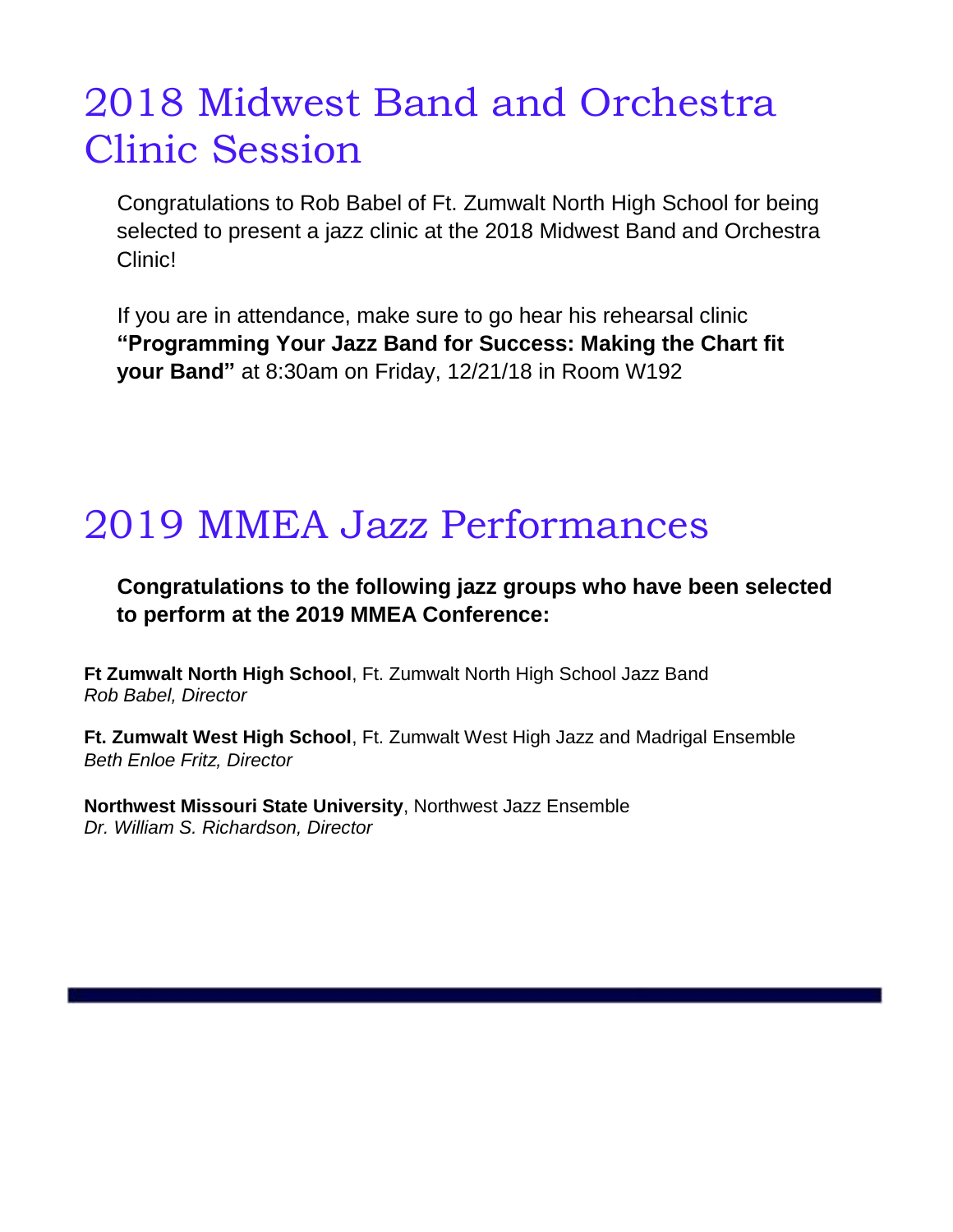# 2019 MMEA Jazz Clinics

• Wednesday:

8:00pm, Salon C - New York Voices Performance at the end of the First General Session 10:00pm, JB'S Boathouse - MOAJE Jazz Jam Session (Joel Vanderheyden)

- Thursday: 9:30am, Parasols 1/2 - New York Voices: Beginning-to-Intermediate Improvisation, Instrumental and Vocal (New York Voices) 1:45pm, Redbud - Making Jazz Inclusive for Young Women (Andy Ament) 3:00pm, Redbud - MOAJE business Meeting (Joel Vanderheyden) 3:45pm, Redbud - MOAJE: Meet the All-State Conductor (Darcy James Argue) 10:30pm, Salon C - MOAJE Jazz New Music Reading Session (Chris Becker)
- Friday: 9:15am, Parasol 1 - Latin Jazz Guide: Identifying Style and Authentic Performance Practice for Music Educators (James Dreier)

#### • Saturday: 1:30pm, Grand Salon - Missouri All State Jazz Band Performance

### **MOAJE BUSINESS MEETING**

Thursday, January 24<sup>th</sup> at 3 pm in Redbud

### **Don't forget our** *Jam Session* **on Wednesday night in JB's Boathouse — bring your horn!**

**Our** *Reading Session* **will be Thursday night at 10:30 in Salon C.**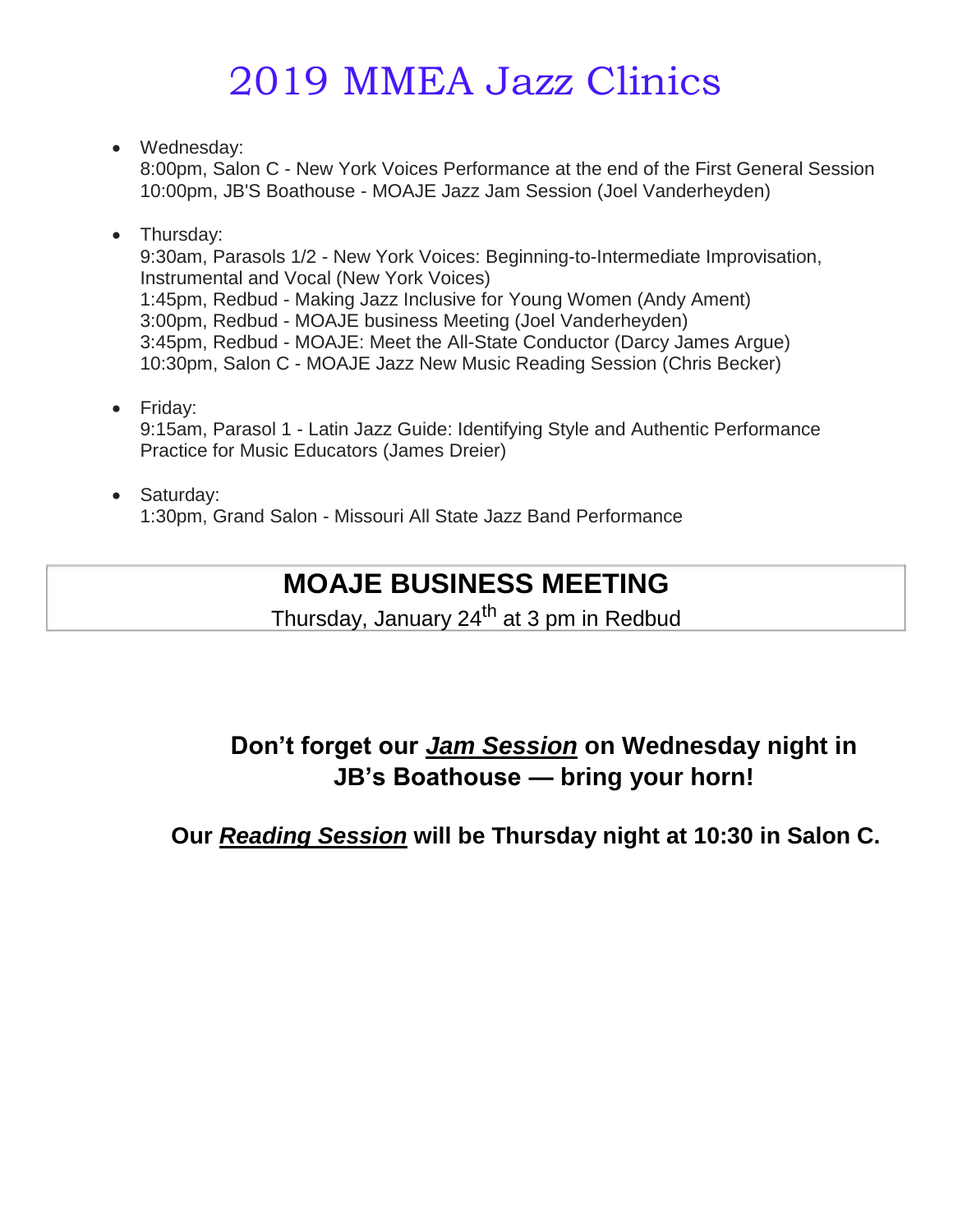## Leon Bradley Memorial Grant

Leaders create more leaders, no one knows this better than educators. It is their calling, just as it was for "Mr. B" as his students affectionately called him. Music educators passionately encourage young musicians. They create and foster the necessary developmental momentum. Coaching an improvisational art-form such as jazz is not easy…it is essential. It teaches life skills such as selfless collaboration, individual expression, taking risks & redefining yourself every day through the power of jazz. The purveyors of America's original musical gift to the world deserve recognition for helping reflect us at our best, just like Mr. B did. Above all, they teach us to swing!

The Leon Bradley Memorial Grant seeks to further his life's work through encouraging "emergent" directors in the field of jazz, increasing their professional affiliations, helping promote excellence & garnering community support!

#### **Eligibility**

Directors who have between 2 but no more than 10 years teaching with an active jazz program.

#### **Nominations**

-Nominations can be submitted by school principals, professional colleagues or the director themselves.

-Applicants must submit three letters of recommendation from a college professor, colleague, principal or similar person.

-Applicants must submit a current video clip of their jazz ensemble in performance.

Submit All Nominations/Applications to: LeonBradleyMemorialGrant@gmail.com

Visit the Leon Bradley Memorial Grant Facebook Page at https://www.facebook.com/LeonBradleyMemorialGrant/

#### **Recipients**

-Must be in attendance for the presentation at the annual MMEA convention.

-Submit a letter for the convention the following year stating how the grant was utilized & its impact.

-Agree to dedicate a jazz concert at their school during the year the grant is received in order to raise funds to help keep the grant viable. There is no minimum/maximum amount to be raised, just that all funds "give back" directly to the grant.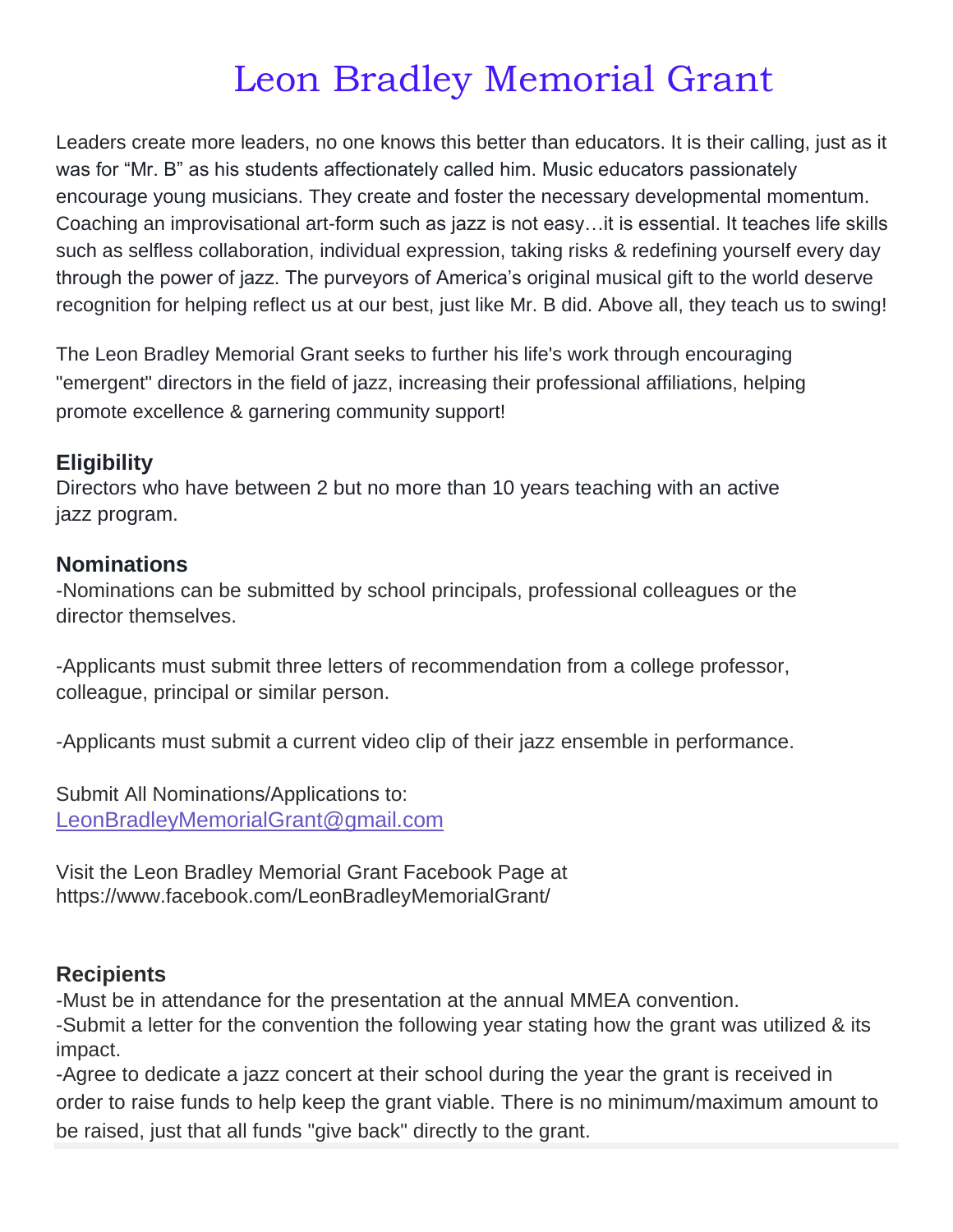# MOAJE Outstanding Jazz Educator Award

MOAJE is currently soliciting nominations for the annual MOAJE Outstanding Jazz Educator Award, which is presented each year at the MMEA Conference during the All-State Concerts. This award is presented to an individual to recognize their contributions to jazz in the state of Missouri. Take five minutes to nominate a deserving educator today, by filling out a simple form on our website at www.moaje.org**.**



The 10th Annual Jazz Education Network Conference will be held in Reno on January 9-12, 2019. The site of the 2019 conference is the Grand Sierra Resort.

To attend or gain more information about the conference, please check out their website at: www.jazzednet.org. Registration information is available as well as information on how to become a member of JEN. The complete schedule is on their website available for downloading.

There will also be Exhibit Space with universities, instrument manufacturers, music publishers, record labels, tour companies, military bands, music dealers, individual artists and arts organizations. To find out the artists, performances, clinics, panel discussions, technology workshops, exhibitors, and information on registration and housing, go to the newly updated JEN website at: www.JazzEdNet.org.

Performances, Clinics and Workshops will feature: Peter Erskine, Ed Neumeister, Bill Evans, Wayne Bergeron, Victor Wooten, Sean Jones, Terell Stafford, Bob Mintzer, Dan Haerle, The Dena DeRose Trio, 3Divas, Mike Vax, Kathleen Hollingsworth, Brad Goode, Chip McNeill, Russell Haight, Gregg Bissonette, Darmon Meader, Barry Harris, Paris Rutherford, Mike Kamuf, The Army Jazz Ambassadors, Jim Snidero, Autorickshaw, Alex Acuna, and many more!